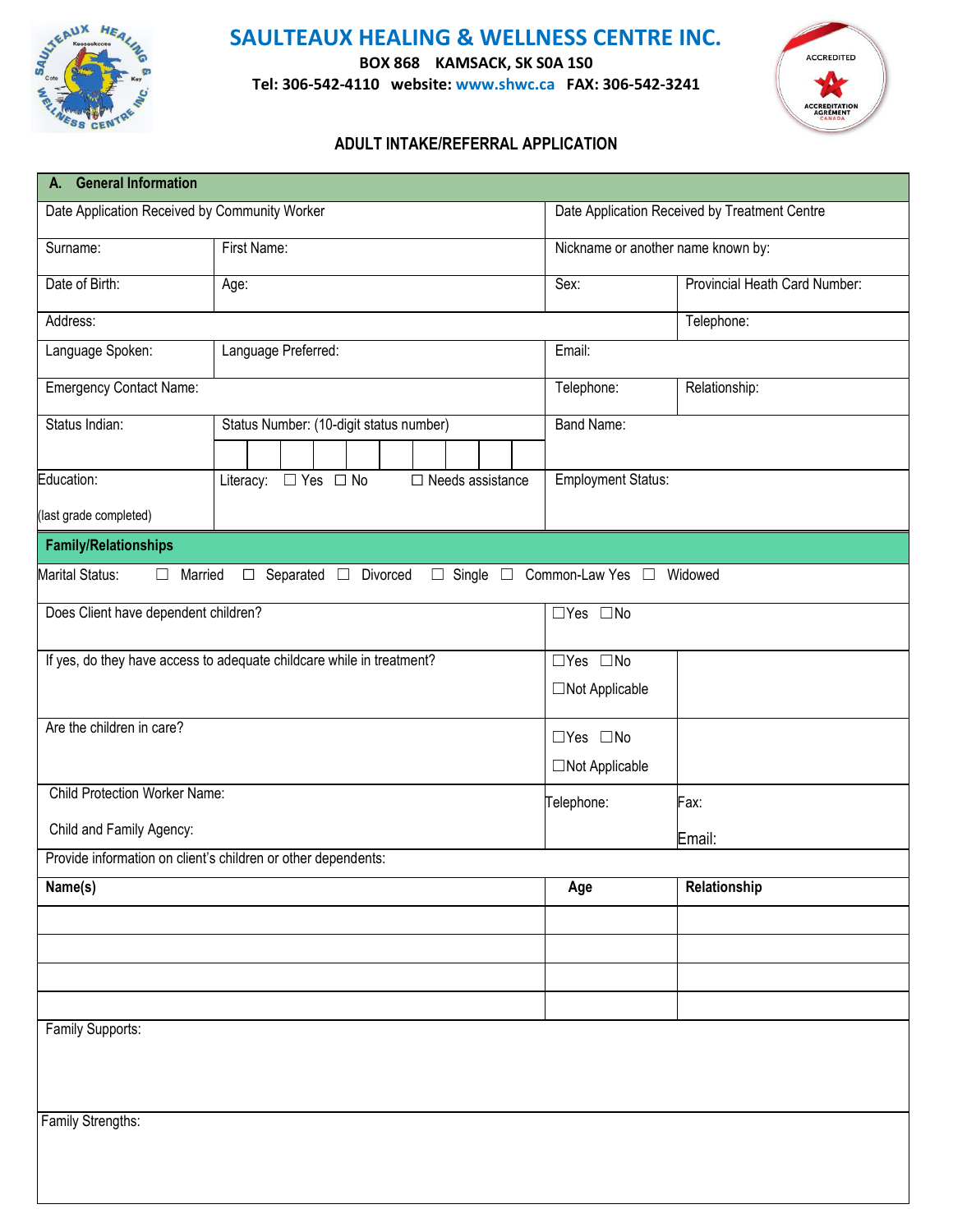| 2022                                  | <b>PROGRAM DATES</b>                                                                                         |                      | <b>DETOX REQUIRED</b>      |                                                           |                                                                  |  |  |  |
|---------------------------------------|--------------------------------------------------------------------------------------------------------------|----------------------|----------------------------|-----------------------------------------------------------|------------------------------------------------------------------|--|--|--|
| <b>INTAKE 042</b>                     | February 28 - April 8, 2022                                                                                  |                      | Deadline: Feb 14/2022      |                                                           |                                                                  |  |  |  |
| <b>INTAKE 043</b>                     | April 18 - May 27, 2022                                                                                      | Deadline: Apr 4/2022 |                            |                                                           |                                                                  |  |  |  |
| <b>INTAKE 044</b>                     | June 6 - July 15, 2022                                                                                       |                      | Deadline: May 23/ 2022     |                                                           |                                                                  |  |  |  |
| <b>INTAKE 045</b>                     | August 15 - September 23, 2022                                                                               |                      | Deadline: Aug 1/2022       |                                                           |                                                                  |  |  |  |
|                                       |                                                                                                              |                      |                            |                                                           | *CLIENTS MUST BE FULLY VACCINATED AND TESTED PRIOR TO TREATMENT* |  |  |  |
| <b>Legal Status</b>                   |                                                                                                              |                      |                            |                                                           |                                                                  |  |  |  |
|                                       | Has client been court ordered to attend treatment?                                                           |                      | $\square$ No<br>$\Box$ Yes |                                                           |                                                                  |  |  |  |
|                                       | If yes, provide details (include details/copy of Probation Order if applicable and/or available):            |                      |                            |                                                           |                                                                  |  |  |  |
|                                       |                                                                                                              |                      |                            |                                                           |                                                                  |  |  |  |
|                                       | Is the client under any of the following legal conditions?                                                   |                      |                            |                                                           |                                                                  |  |  |  |
|                                       |                                                                                                              |                      | $\Box$ Bail                | $\square$ Parole                                          | □ Temporary Absence Order                                        |  |  |  |
|                                       |                                                                                                              |                      | □Probation Order           |                                                           |                                                                  |  |  |  |
| Other (provide details, dates, etc.): |                                                                                                              |                      |                            |                                                           |                                                                  |  |  |  |
|                                       |                                                                                                              |                      |                            |                                                           |                                                                  |  |  |  |
|                                       |                                                                                                              |                      |                            |                                                           |                                                                  |  |  |  |
| <b>Treatment History</b>              |                                                                                                              |                      |                            |                                                           |                                                                  |  |  |  |
|                                       | Has client participated in a non-residential/community based substance abuse program?                        |                      |                            |                                                           |                                                                  |  |  |  |
|                                       |                                                                                                              |                      |                            |                                                           | $\Box$ Yes $\Box$ No                                             |  |  |  |
|                                       | Has client participated in a non-residential/community based mental health program?                          |                      |                            |                                                           | $\square$ No<br>$\Box$ Yes                                       |  |  |  |
|                                       | Has client participated in a residential treatment program before?                                           |                      |                            |                                                           | $\square$ No<br>$\Box$ Yes                                       |  |  |  |
|                                       | If yes, please provide information on previous treatment experience:                                         |                      |                            |                                                           |                                                                  |  |  |  |
| Year                                  | <b>Treatment Centre</b>                                                                                      |                      | <b>Type of Addiction</b>   | Completed                                                 | <b>Comments</b>                                                  |  |  |  |
|                                       |                                                                                                              |                      |                            | $\Box$ Yes $\Box$ No                                      |                                                                  |  |  |  |
|                                       |                                                                                                              |                      |                            | □Yes □No                                                  |                                                                  |  |  |  |
|                                       |                                                                                                              |                      |                            | $\Box$ Yes $\Box$ No                                      |                                                                  |  |  |  |
|                                       |                                                                                                              |                      |                            |                                                           |                                                                  |  |  |  |
|                                       | Reason(s) for currently requesting treatment:                                                                |                      |                            |                                                           |                                                                  |  |  |  |
|                                       |                                                                                                              |                      |                            |                                                           |                                                                  |  |  |  |
|                                       |                                                                                                              |                      |                            |                                                           |                                                                  |  |  |  |
| <b>Residential Schools:</b>           |                                                                                                              |                      |                            | Did you or your family members attend Residential School? | $\Box$ Yes $\Box$ No                                             |  |  |  |
| Please Explain:                       |                                                                                                              |                      |                            |                                                           |                                                                  |  |  |  |
| <b>B. Withdrawal Symptoms</b>         |                                                                                                              |                      |                            |                                                           |                                                                  |  |  |  |
|                                       | Has client experienced any of the following symptoms while withdrawing from substances in the last 6 months? |                      |                            |                                                           |                                                                  |  |  |  |
|                                       | Symptom                                                                                                      |                      |                            |                                                           | <b>Describe</b>                                                  |  |  |  |
| <b>Blackouts</b>                      |                                                                                                              | $\Box$ Yes $\Box$ No |                            |                                                           |                                                                  |  |  |  |
|                                       |                                                                                                              |                      |                            |                                                           |                                                                  |  |  |  |
|                                       |                                                                                                              | □Not Applicable      |                            |                                                           |                                                                  |  |  |  |
|                                       |                                                                                                              | □Unknown             |                            |                                                           |                                                                  |  |  |  |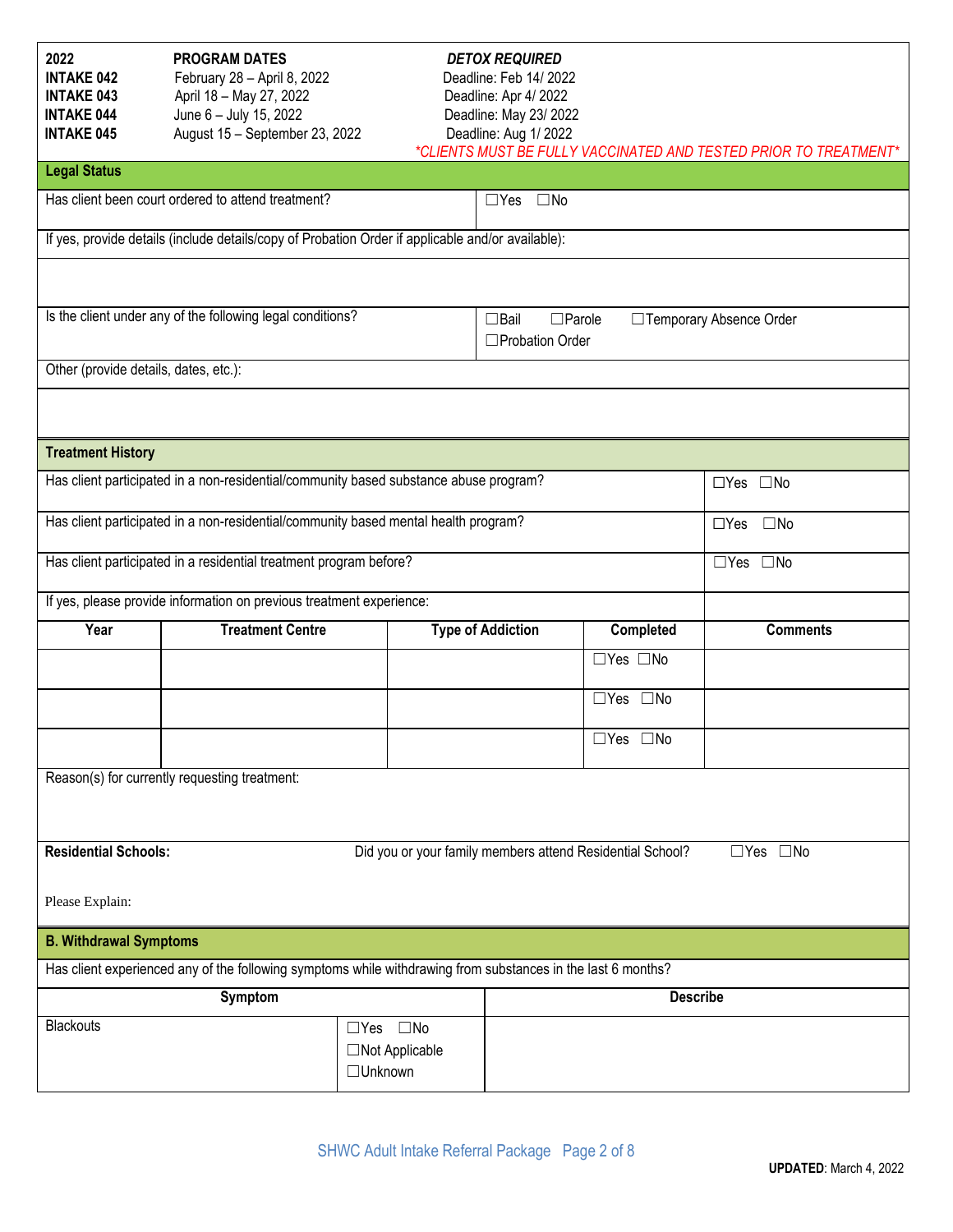| Hallucinations  | $\Box$ Yes $\Box$ No<br>□Not Applicable<br>□Unknown |  |
|-----------------|-----------------------------------------------------|--|
| Nausea/Vomiting | $\Box$ Yes $\Box$ No<br>□Not Applicable<br>□Unknown |  |

| Seizures                                                                                           | $\Box$ Yes $\Box$ No<br>□Not Applicable<br>□Unknown             |                 |
|----------------------------------------------------------------------------------------------------|-----------------------------------------------------------------|-----------------|
| Shakes                                                                                             | □Yes □No<br>$\Box$ Not Applicable<br>□ Unknown                  |                 |
| Delirium Tremens (DT's)                                                                            | $\Box$ Yes $\Box$ No<br>$\Box$ Not Applicable<br>$\Box$ Unknown |                 |
| Ever experienced DTs?                                                                              | $\Box$ Yes $\Box$ No                                            |                 |
| <b>C. Process/Behavioural Addictions</b>                                                           |                                                                 |                 |
| Has client experienced problems with any of the following?<br><b>Process/Behavioural Addiction</b> |                                                                 | <b>Describe</b> |
| Gambling (slots, cards, Keno, bingo, etc)                                                          | $\Box$ Yes $\Box$ No                                            |                 |
|                                                                                                    | □Not Applicable<br>□Unknown                                     |                 |
| Eating (obesity, anorexia, bulimia, etc.)                                                          | $\Box$ Yes $\Box$ No<br>□Not Applicable<br>□Unknown             |                 |
| Sex (promiscuity, etc.)                                                                            | $\Box$ Yes $\Box$ No<br>□Not Applicable<br>□Unknown             |                 |
| Internet/texting                                                                                   | $\Box$ Yes $\Box$ No<br>□Not Applicable<br>□Unknown             |                 |
| Other                                                                                              | $\Box$ Yes $\Box$ No<br>□Not Applicable<br>□ Unknown            |                 |
| Other                                                                                              | $\Box$ Yes $\Box$ No<br>$\Box$ Not Applicable<br>□Unknown       |                 |
| Affiliation: Are you Affiliated with Street gangs?                                                 | $\Box$ Yes $\Box$ No<br>□Not Applicable<br>□Unknown             |                 |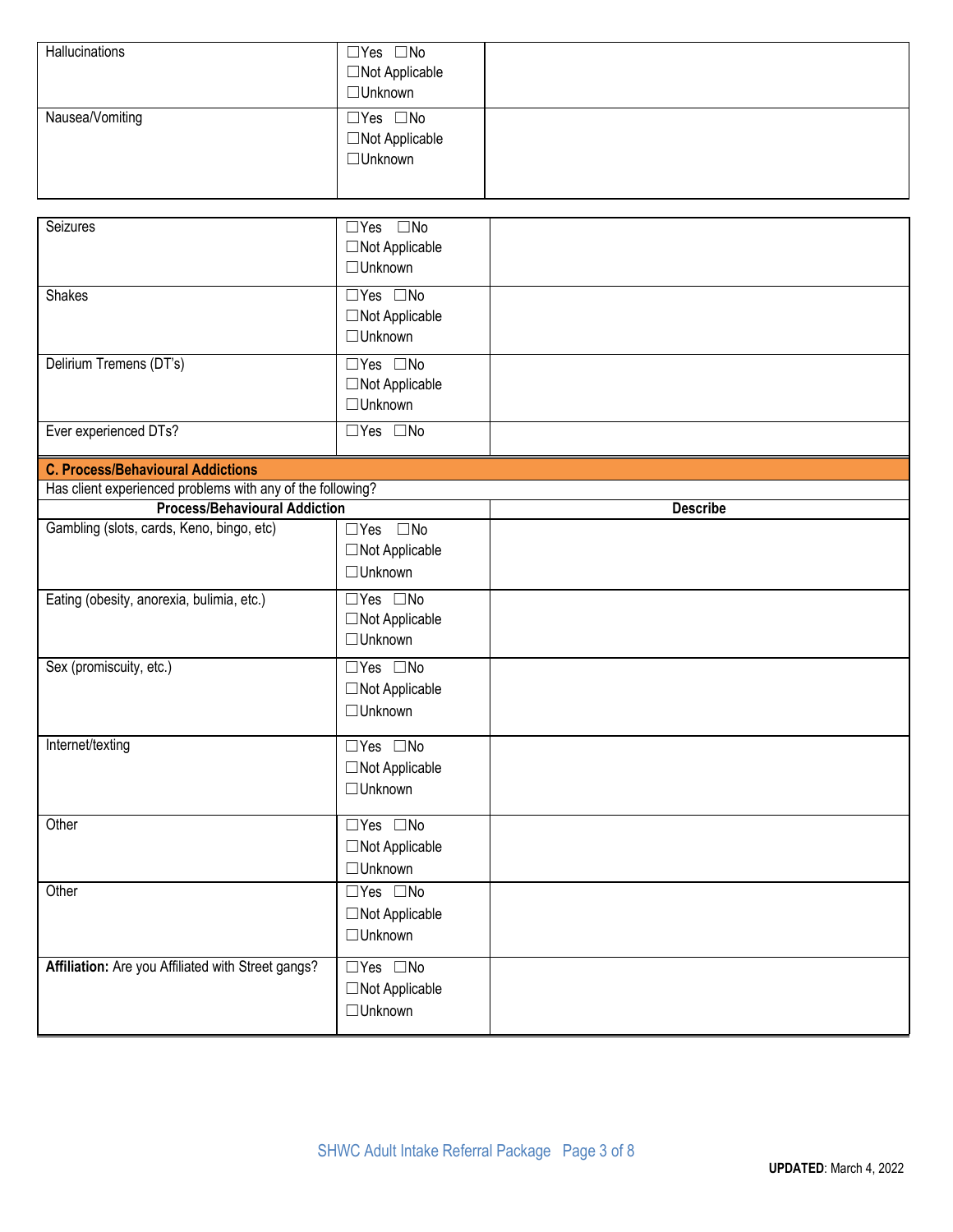| To be filled out by a Medical Practitioner                                                                                                                    | <b>Part D: Medical Form</b> |                          |                  |                 |                                    |          |
|---------------------------------------------------------------------------------------------------------------------------------------------------------------|-----------------------------|--------------------------|------------------|-----------------|------------------------------------|----------|
|                                                                                                                                                               |                             |                          |                  |                 |                                    |          |
| Date of Birth:                                                                                                                                                |                             |                          |                  |                 |                                    |          |
| Name of Medical Practitioner Please Include License Number:                                                                                                   |                             |                          |                  |                 |                                    |          |
| Telephone number of Medical Practitioner: $($ $)$ $\qquad$                                                                                                    |                             | Fax: $($                 |                  |                 |                                    |          |
| Please examine the patient and indicate the presence of the following conditions and illnesses; as well as, status of treatment if applicable:                |                             |                          |                  |                 |                                    |          |
| <b>Condition/illness/concerns/details</b>                                                                                                                     |                             |                          | Yes              | No              | <b>Currently</b><br><b>Treated</b> | Cleared? |
| <b>COVID-19 TEST</b><br>Fully Vaccinated, please provide copy                                                                                                 |                             |                          |                  |                 |                                    |          |
| Diabetes                                                                                                                                                      |                             |                          |                  |                 |                                    |          |
| Epilepsy or seizure disorders                                                                                                                                 |                             |                          |                  |                 |                                    |          |
| <b>Sexually Transmitted Infections</b>                                                                                                                        |                             |                          |                  |                 |                                    |          |
| <b>Scabies</b>                                                                                                                                                |                             |                          |                  |                 |                                    |          |
| Lice                                                                                                                                                          |                             |                          |                  |                 |                                    |          |
| Cancer<br>Stroke                                                                                                                                              |                             |                          |                  |                 |                                    |          |
| Tuberculosis                                                                                                                                                  |                             |                          |                  |                 |                                    |          |
| Cardiovascular Disease                                                                                                                                        |                             |                          |                  |                 |                                    |          |
| Hepatitis A, B or C                                                                                                                                           |                             |                          |                  |                 |                                    |          |
| <b>High Blood Pressure</b>                                                                                                                                    |                             |                          |                  |                 |                                    |          |
| Emphysema or other lung disease                                                                                                                               |                             |                          |                  |                 |                                    |          |
| Psychiatric concerns<br>Diagnosed Mental Illness                                                                                                              |                             |                          |                  |                 |                                    |          |
| <b>HIV/AIDS</b>                                                                                                                                               |                             |                          |                  |                 |                                    |          |
| Gastrointestinal                                                                                                                                              |                             |                          |                  |                 |                                    |          |
| Hypothyroidism or Hyperthyroidism                                                                                                                             |                             |                          |                  |                 |                                    |          |
| Pregnancy - DUE DATE: DD / MM / YYYY                                                                                                                          |                             |                          |                  |                 |                                    |          |
| <b>Back Pain</b>                                                                                                                                              |                             |                          |                  |                 |                                    |          |
| Allergies<br>Is this patient stable enough to attend a 6-week residential treatment program?                                                                  |                             |                          | Yes $\Box$       | No <sub>1</sub> |                                    |          |
|                                                                                                                                                               |                             |                          |                  |                 |                                    |          |
| Does patient need medical detoxification before attending 6-week treatment program?                                                                           |                             |                          | Yes $\Box$       | No $\square$    |                                    |          |
| Is this patient taking any Narcotic, Opioid, Sedative or Hypnotic medication?                                                                                 |                             |                          | Yes $\Box$       | No $\Box$       |                                    |          |
| yes, is there an alternative non-narcotic medication? (Please list)                                                                                           |                             |                          |                  |                 |                                    |          |
| Is it safe for this patient to use a dry sauna while in treatment?                                                                                            |                             |                          | Yes $\Box$       | No $\Box$       |                                    |          |
| Special dietary requirements:<br>Are there any operations or serious illnesses within the past year that staff of the treatment facility need to be aware of? |                             |                          |                  |                 |                                    |          |
|                                                                                                                                                               |                             |                          |                  |                 |                                    |          |
| Give approximate dates, names of physicians or surgeons and results of treatment:                                                                             |                             |                          |                  |                 |                                    |          |
| Are you aware of any factors in this patient's life (medical history, etc.) that may pose a threat to other clients or staff?                                 |                             |                          |                  |                 | Yes $\Box$<br>No $\Box$            |          |
| If yes, please explain:                                                                                                                                       |                             |                          |                  |                 |                                    |          |
| <b>TB Screening: Symptoms and history</b>                                                                                                                     | <b>Yes</b>                  | $\underline{\mathbf{N}}$ | <b>Currently</b> |                 | If Yes, please comment:            |          |
|                                                                                                                                                               |                             |                          | <b>Treated</b>   |                 |                                    |          |
| Presence of cough lasting more than 2 weeks                                                                                                                   |                             |                          |                  |                 |                                    |          |
| Weight loss<br>#lbs.<br>length of time<br>Night sweats                                                                                                        |                             |                          |                  |                 |                                    |          |
| <b>Fever</b>                                                                                                                                                  |                             |                          |                  |                 |                                    |          |
| Fatigue                                                                                                                                                       |                             |                          |                  |                 |                                    |          |
| Hemoptysis (blood in sputum)                                                                                                                                  |                             |                          |                  |                 |                                    |          |
| Recent or past exposure of TB                                                                                                                                 |                             |                          |                  |                 |                                    |          |
| Previous active TB and treatment                                                                                                                              |                             |                          |                  |                 |                                    |          |
| Previous significant Mantoux results or Chest X-ray results<br>Extensive Travel (or birth) in a country with high incidence of TB                             |                             |                          |                  |                 |                                    |          |
|                                                                                                                                                               |                             |                          |                  |                 |                                    |          |
|                                                                                                                                                               |                             |                          |                  |                 |                                    |          |
| Other risk factors for infection (Living in an area with high<br>incidence of TB, elderly, homeless, health care worker)                                      |                             |                          |                  |                 |                                    |          |
| Poor general health status and risk factors for progression of disease                                                                                        |                             |                          |                  |                 |                                    |          |
| **Please ensure the patient has at least 6 weeks of necessary prescribed medication bubble packed**<br><b>ACTIONS</b>                                         |                             |                          |                  |                 |                                    |          |
| Further TB screening or assessment required (if "yes" please fax<br>results to Saulteaux Healing & Wellness Centre, Inc.                                      |                             |                          |                  |                 |                                    |          |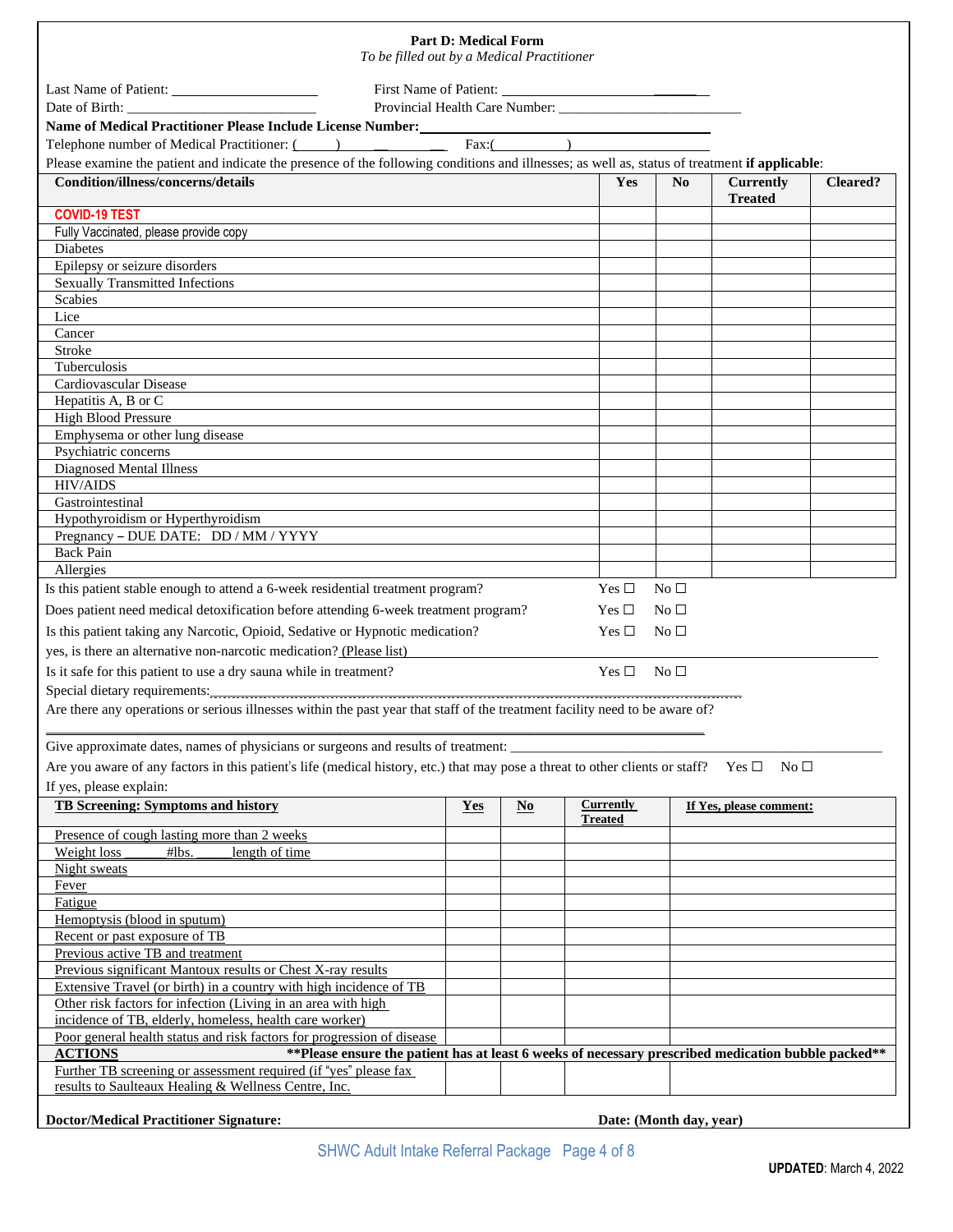| <b>D. Mental Health Issues</b>                                                                                                                                                                                                                                                                                                           |                                                                 |                 |                            |  |  |
|------------------------------------------------------------------------------------------------------------------------------------------------------------------------------------------------------------------------------------------------------------------------------------------------------------------------------------------|-----------------------------------------------------------------|-----------------|----------------------------|--|--|
| Provide the following information about the clients health status:                                                                                                                                                                                                                                                                       |                                                                 |                 |                            |  |  |
| <b>Mental Illness</b>                                                                                                                                                                                                                                                                                                                    |                                                                 | <b>Describe</b> |                            |  |  |
| Been diagnosed with a mental illness                                                                                                                                                                                                                                                                                                     | $\Box$ Yes $\Box$ No<br>$\Box$ Not Applicable<br>□Unknown       |                 |                            |  |  |
| Currently being treated                                                                                                                                                                                                                                                                                                                  | $\Box$ Yes $\Box$ No<br>$\Box$ Not Applicable<br>$\Box$ Unknown |                 |                            |  |  |
| Currently on psychiatric medication                                                                                                                                                                                                                                                                                                      | $\Box$ Yes $\Box$ No<br>$\Box$ Not Applicable<br>□Unknown       |                 |                            |  |  |
| Taking medication consistently                                                                                                                                                                                                                                                                                                           | $\Box$ Yes $\Box$ No<br>$\Box$ Not Applicable<br>□Unknown       |                 |                            |  |  |
| Previous suicide attempts                                                                                                                                                                                                                                                                                                                | $\Box$ Yes $\Box$ No<br>□Not Applicable<br>□Unknown             |                 |                            |  |  |
| If yes, when?                                                                                                                                                                                                                                                                                                                            |                                                                 |                 |                            |  |  |
| Hospitalized for suicide attempts                                                                                                                                                                                                                                                                                                        | □Yes □No<br>□Not Applicable<br>□Unknown                         |                 |                            |  |  |
| If yes, when?                                                                                                                                                                                                                                                                                                                            |                                                                 |                 |                            |  |  |
| Currently suicidal                                                                                                                                                                                                                                                                                                                       | □Yes □No<br>$\Box$ Not Applicable<br>□Unknown                   |                 |                            |  |  |
| Name of psychiatrist/psychologist (if<br>applicable):                                                                                                                                                                                                                                                                                    |                                                                 |                 |                            |  |  |
| <b>E. Other Issues/Needs</b>                                                                                                                                                                                                                                                                                                             |                                                                 |                 |                            |  |  |
| Does client have cultural and/or spiritual beliefs and practices we need to be aware of? If yes, please describe:                                                                                                                                                                                                                        |                                                                 |                 | $\Box$ Yes<br>$\square$ No |  |  |
| Does client have any literacy or learning needs or issues we need to be aware of? If yes, please describe:<br>$\Box$ Yes<br>$\square$ No                                                                                                                                                                                                 |                                                                 |                 |                            |  |  |
| Are there any other significant issues we need to be aware of? If yes, please describe:<br>$\Box$ Yes<br>$\square$ No                                                                                                                                                                                                                    |                                                                 |                 |                            |  |  |
| Does client understand there is an expectation of completion of a minimum of four counselling sessions prior to applying to<br>$\Box$ Yes<br>residential treatment?<br>$\square$ No                                                                                                                                                      |                                                                 |                 |                            |  |  |
| Does client understand there is an expectation they have been alcohol and drug free for at least 7 days prior to admission to<br>$\Box$ Yes<br>residential treatment (or 14 days if withdrawing from benzodiazepines). (Client with less than the required days must notify the<br>$\square$ No<br>treatment centre prior to admission). |                                                                 |                 |                            |  |  |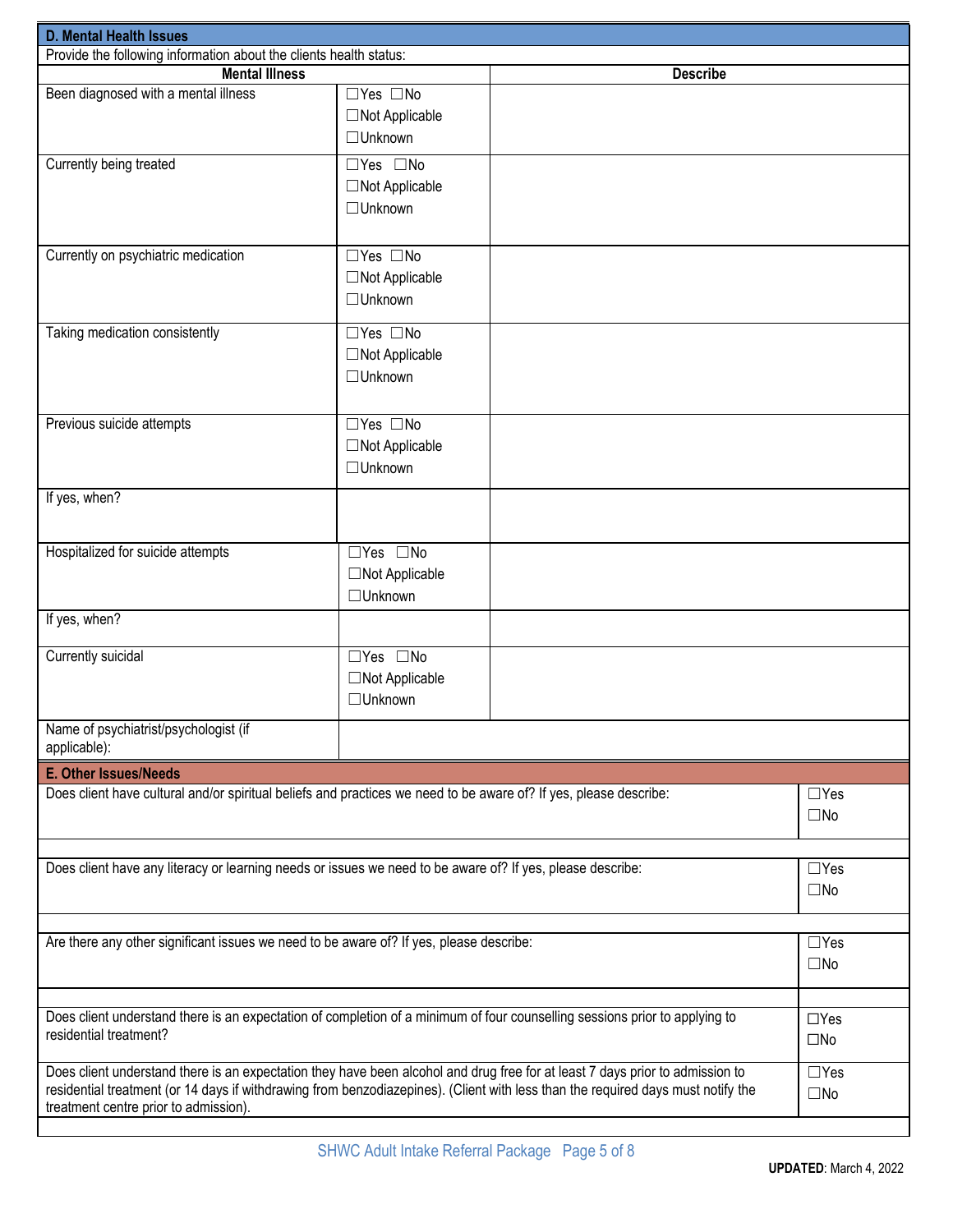| Personal Strengths: |  |
|---------------------|--|
|---------------------|--|

| <b>F. Application Checklist</b><br>Confirmation of transportation to Treatment Centre through referral                                                                                                                                                                                                                                                                                                                                                                                                                                                                                                                                                     |                               |         |                             |         |              | $\Box$ Yes                 |
|------------------------------------------------------------------------------------------------------------------------------------------------------------------------------------------------------------------------------------------------------------------------------------------------------------------------------------------------------------------------------------------------------------------------------------------------------------------------------------------------------------------------------------------------------------------------------------------------------------------------------------------------------------|-------------------------------|---------|-----------------------------|---------|--------------|----------------------------|
|                                                                                                                                                                                                                                                                                                                                                                                                                                                                                                                                                                                                                                                            |                               |         |                             |         |              | $\square$ No               |
| Confirmation of transportation back home                                                                                                                                                                                                                                                                                                                                                                                                                                                                                                                                                                                                                   |                               |         |                             |         |              | $\Box$ Yes                 |
|                                                                                                                                                                                                                                                                                                                                                                                                                                                                                                                                                                                                                                                            |                               |         |                             |         |              | $\square$ No               |
| Client has been notified and understands the Non-Insured Health Benefits policy change whereby anytime during treatment and the                                                                                                                                                                                                                                                                                                                                                                                                                                                                                                                            |                               |         |                             |         |              | $\Box$ Yes                 |
| client self-terminates, or the Treatment Centre terminates the client, and medical transportation benefits have been<br>provided, the client will have to assume the costs of the next trip to access medically required health services and provide a<br>confirmation of attendance to either the Health Centre Transportation Coordinator or Health Canada.<br><b>Client Authorization</b>                                                                                                                                                                                                                                                               |                               |         |                             |         |              | $\square$ No               |
| I authorize the documentation of my information for this application process. I understand and agree to accept the treatment program as                                                                                                                                                                                                                                                                                                                                                                                                                                                                                                                    |                               |         |                             |         |              |                            |
| described by the by Saulteaux Healing and Wellness Inc. Clients are required to participate 100% in all programming throughout the 42 days,<br>which includes all group outings. Saulteaux Healing and Wellness Centre Inc. may store my treatment information in the AMIS data base.<br>May disclose a limited summary of my treatment record through AMIS to any other AMIS Participant (Centre) which requests such information<br>in order to treat me and has my consent, The Saulteaux Healing and Wellness Centre Inc. may incorporate the limited summary of my<br>treatment record it receives through AMIS into the treatment centres own files. |                               |         |                             |         |              |                            |
| <b>Client Signature</b>                                                                                                                                                                                                                                                                                                                                                                                                                                                                                                                                                                                                                                    |                               |         |                             |         | <b>Date</b>  |                            |
|                                                                                                                                                                                                                                                                                                                                                                                                                                                                                                                                                                                                                                                            |                               |         |                             |         |              |                            |
|                                                                                                                                                                                                                                                                                                                                                                                                                                                                                                                                                                                                                                                            |                               |         |                             |         |              |                            |
|                                                                                                                                                                                                                                                                                                                                                                                                                                                                                                                                                                                                                                                            |                               |         |                             |         |              |                            |
| <b>Referral Signature</b>                                                                                                                                                                                                                                                                                                                                                                                                                                                                                                                                                                                                                                  |                               |         |                             |         | <b>Date</b>  |                            |
|                                                                                                                                                                                                                                                                                                                                                                                                                                                                                                                                                                                                                                                            |                               |         |                             |         |              |                            |
|                                                                                                                                                                                                                                                                                                                                                                                                                                                                                                                                                                                                                                                            |                               |         | <b>REFERRAL INFORMATION</b> |         |              |                            |
| Name of Referral Agent:                                                                                                                                                                                                                                                                                                                                                                                                                                                                                                                                                                                                                                    |                               |         | Title:                      |         |              |                            |
|                                                                                                                                                                                                                                                                                                                                                                                                                                                                                                                                                                                                                                                            |                               |         |                             |         |              |                            |
| Name of the Organization:                                                                                                                                                                                                                                                                                                                                                                                                                                                                                                                                                                                                                                  |                               |         | Email:                      |         |              |                            |
| Felephone Number:                                                                                                                                                                                                                                                                                                                                                                                                                                                                                                                                                                                                                                          |                               |         | Fax:                        |         |              |                            |
|                                                                                                                                                                                                                                                                                                                                                                                                                                                                                                                                                                                                                                                            |                               |         |                             |         |              |                            |
| Has the client completed four pre-treatment appointments?                                                                                                                                                                                                                                                                                                                                                                                                                                                                                                                                                                                                  |                               |         |                             |         |              | $\Box$ Yes<br>$\square$ No |
| Please provide appointment dates:                                                                                                                                                                                                                                                                                                                                                                                                                                                                                                                                                                                                                          |                               | Date 1: |                             | Date 2: | Date 3:      | Date 4:                    |
| Will you continue to see the client once he/she has completed treatment?                                                                                                                                                                                                                                                                                                                                                                                                                                                                                                                                                                                   |                               |         |                             |         |              | $\Box$ Yes                 |
|                                                                                                                                                                                                                                                                                                                                                                                                                                                                                                                                                                                                                                                            |                               |         |                             |         | $\square$ No |                            |
|                                                                                                                                                                                                                                                                                                                                                                                                                                                                                                                                                                                                                                                            |                               |         |                             |         |              |                            |
| What other supports would be available to your client in their community upon completion of treatment?<br>Name/Resource                                                                                                                                                                                                                                                                                                                                                                                                                                                                                                                                    |                               |         |                             |         |              |                            |
|                                                                                                                                                                                                                                                                                                                                                                                                                                                                                                                                                                                                                                                            | <b>Description of Support</b> |         |                             |         |              |                            |
|                                                                                                                                                                                                                                                                                                                                                                                                                                                                                                                                                                                                                                                            |                               |         |                             |         |              |                            |
|                                                                                                                                                                                                                                                                                                                                                                                                                                                                                                                                                                                                                                                            |                               |         |                             |         |              |                            |
|                                                                                                                                                                                                                                                                                                                                                                                                                                                                                                                                                                                                                                                            |                               |         |                             |         |              |                            |
|                                                                                                                                                                                                                                                                                                                                                                                                                                                                                                                                                                                                                                                            |                               |         |                             |         |              |                            |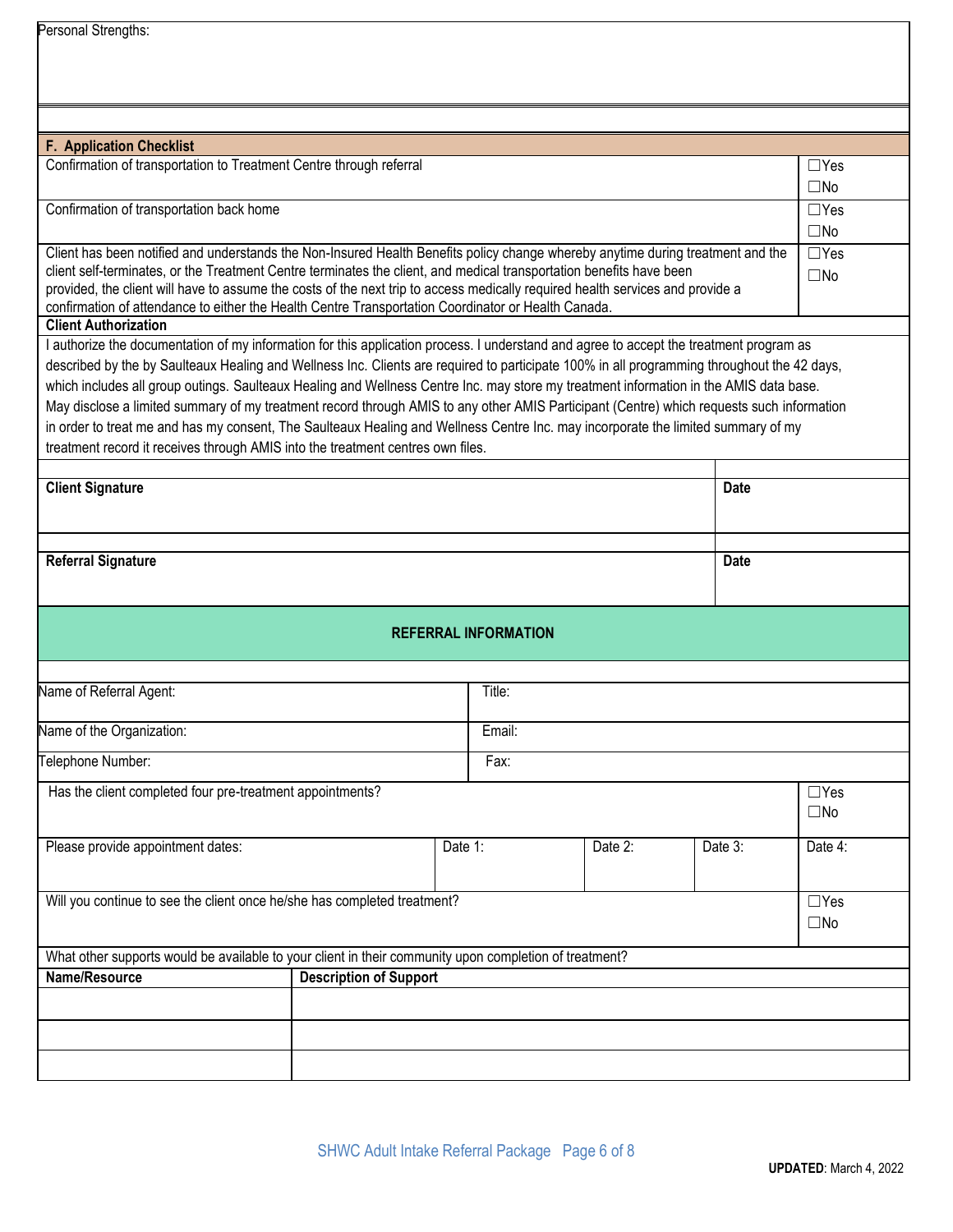| What is your drug of choice?                                                                                                              | 1.                                                                                                                   | 2.                                                                                                               |                                                           | 3.                                                    |                                                 |
|-------------------------------------------------------------------------------------------------------------------------------------------|----------------------------------------------------------------------------------------------------------------------|------------------------------------------------------------------------------------------------------------------|-----------------------------------------------------------|-------------------------------------------------------|-------------------------------------------------|
| <b>Circle Specific</b><br>Substance(s) or print name:                                                                                     | Pattern &<br><b>Frequency of Use:</b><br>In last 6 months;<br>Occasional, Daily,<br>Weekly, Monthly,<br>Binge, Other | <b>Method of Use:</b><br>$N =$ Nasal/Snort<br>$O =$ Oral<br>$S = Swallow$<br>$IV = Inject$<br>IS = Inhale/ Smoke | Average<br>Amount<br>Used:<br>In a 24-<br>hour<br>period? | Length of<br><b>Time Used:</b><br>In months,<br>years | Date Last<br>Used:<br>Include time if<br>known? |
| Alcohol:<br>Beer, wine, coolers, liquor,<br>homebrew, Lysol, hairspray,<br>mouthwash, aftershave                                          |                                                                                                                      |                                                                                                                  |                                                           |                                                       |                                                 |
| Marijuana:<br>Pot, Hash, Hash Oil                                                                                                         |                                                                                                                      |                                                                                                                  |                                                           |                                                       |                                                 |
| Cocaine<br>Crack, Powder                                                                                                                  |                                                                                                                      |                                                                                                                  |                                                           |                                                       |                                                 |
| Inhalants:<br>Lacquer, glue, paint thinner,<br>gasoline, aerosol sprays                                                                   |                                                                                                                      |                                                                                                                  |                                                           |                                                       |                                                 |
| <b>Club Drugs:</b><br>Ecstasy (MDMA), GHB,<br>Rohypnol, Ketamine                                                                          |                                                                                                                      |                                                                                                                  |                                                           |                                                       |                                                 |
| Hallucinogens:<br>Mushrooms, LSD, Peyote,<br>Angel Dust (PCP)                                                                             |                                                                                                                      |                                                                                                                  |                                                           |                                                       |                                                 |
| Amphetamines:<br>Crystal Meth, Speed                                                                                                      |                                                                                                                      |                                                                                                                  |                                                           |                                                       |                                                 |
| <b>Illicit Street Opiates</b><br>Heroin, Opium                                                                                            |                                                                                                                      |                                                                                                                  |                                                           |                                                       |                                                 |
| <b>Prescription Opioids</b><br>Codeine (T2's; T3's)<br>Oxycontin, Dilaudid,<br>Percocet, Darvon, Morphine,<br>Demerol                     |                                                                                                                      |                                                                                                                  |                                                           |                                                       |                                                 |
| <b>Prescription Depressants:</b><br>Diazepam(Valium),<br>Lorazepam(Ativan), Serax,<br>Rivotril,, Halcion, Librium,<br>Xanax, Barbiturates |                                                                                                                      |                                                                                                                  |                                                           |                                                       |                                                 |
| <b>Prescription Stimulants:</b><br>Ritalin, Dexedrin, Adderall                                                                            |                                                                                                                      |                                                                                                                  |                                                           |                                                       |                                                 |
| Over the Counter Drugs:<br>Codeine(T1's) Gravol, Cough<br>Syrup                                                                           |                                                                                                                      |                                                                                                                  |                                                           |                                                       |                                                 |

Please provide/**attach** a brief assessment summary, (Assessment Summaries completed within 6 weeks of this application may be substituted and attached) including summarization of any assessment processes completed with the client (e.g. SASSI, MAST, DAST, etc.) which support the application to treatment, and evaluate how addictions have affected your client in all domains (e.g. domestic, medical, school, psychological, spiritual, emotional).